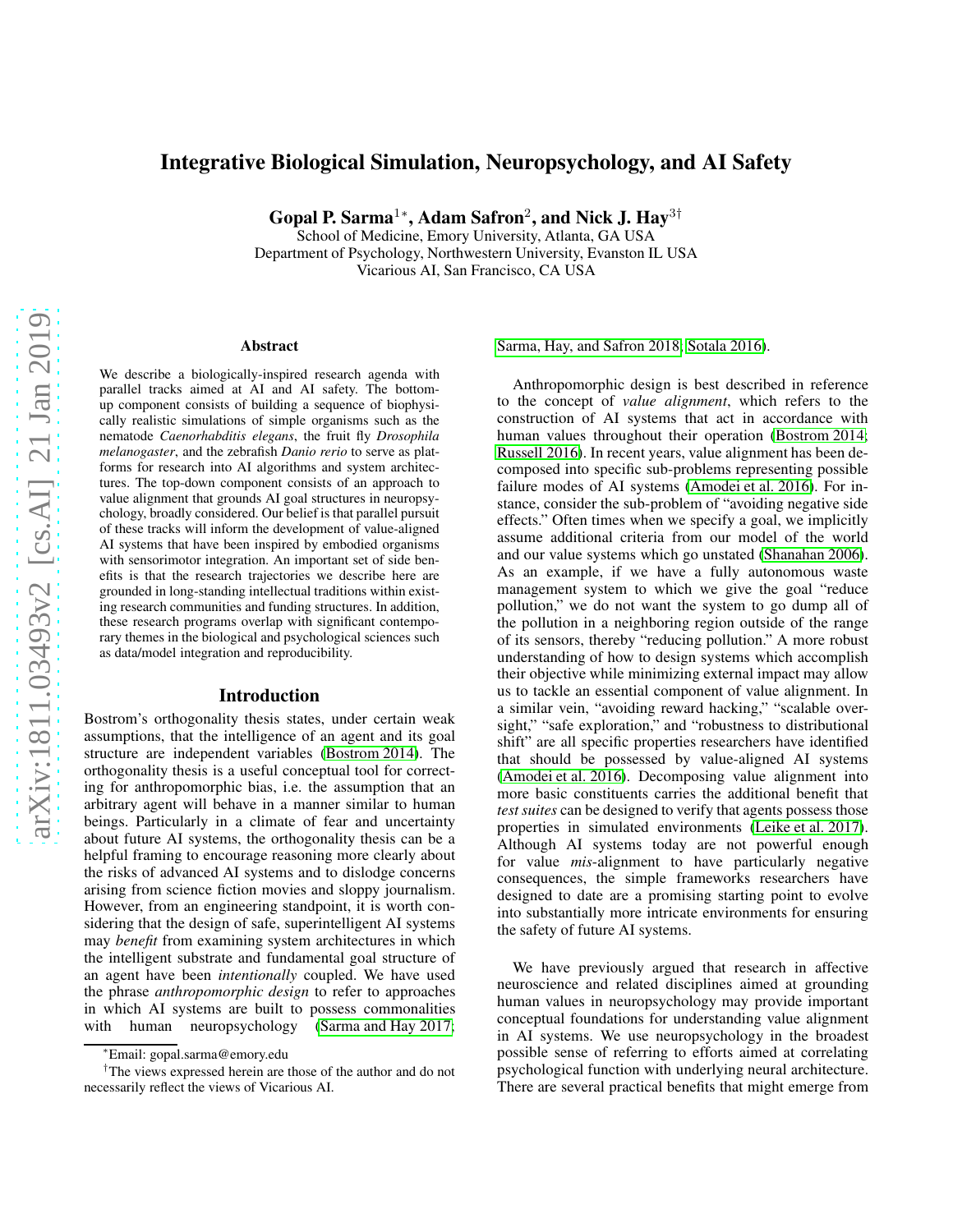such a research program, i.e. one aimed at anthropomorphic design. Having more detailed prior information about human values may allow a sophisticated AI system to learn from fewer examples. Similarly, it may enable practical implementations of AI safety techniques that would otherwise be computationally intractable [\(Sarma and Hay 2017;](#page-4-1) [Sarma, Hay, and Safron 2018\)](#page-4-2).

In this brief position paper, we describe a bottom-up approach to understanding AI architectures that dovetails with both the neuropsychology and test suite based approaches to ensuring value alignment described above. This program is aimed at building realistic biophysical simulations of simple nervous systems which incorporate biomechanics in a simulated environment. Because of key architectural commonalities in the brain plans of vertebrates, and even some invertebrates, we believe that this research is a natural complement to the neuropsychology-based approach to value alignment we have described previously. Our strong intuition is that parallel pursuit of these goals will not only lead to fundamental advances in AI algorithms, but also architectural insights into ensuring value alignment.

The contributions of this manuscript are two-fold: *(i)* We introduce a set of research objectives in neuroscience that are well positioned to give rise to significant advances in AI and which have received little attention by the AI safety community. *(ii)* We suggest two existing approaches to AI safety that may integrate with this research paradigm: a neuropsychology-based approach to value alignment and test suites for agent-based AI systems in simulated environments. We emphasize at the outset that the perspective we take here is largely *descriptive.* Although we have provided a novel framing, much of the research we discuss here is actively ongoing in a diverse set of communities in the biological sciences. Our objective in this position paper, therefore, is to call attention to a potential path to powerful AI systems which can be entirely justified on their intrinsic value for the biological sciences and which has received little attention by the safety community. It is essential, therefore, as this research progresses at an increasing pace, for parallel steps to be taken to ensure the safety of the resulting systems.

# Integrative Biological Simulation

# *Claim 1: Simple organisms show complex behavior that continues to be difficult for modern AI systems. Neuronal simulations in virtual environments will allow these biological architectures to be used for AI research.*

Integrative biological simulations refer to computational platforms in which diverse, process-specific models, often operating at different scales, are combined into a global, composite model [\(Sarma and Faundez 2017\)](#page-4-8). Examples include OpenWorm, an internationally coordinated openscience project working towards a realistic biophysical simulation of the nematode *Caenorhabditis elegans*, Neurokernel, a project with some parallels to OpenWorm aimed at simulating *Drosophila melanogaster*, Virtual Lamprey, a computational platform for understanding

vision and locomotion in the lamprey, BlueBrain, an effort to build a detailed model of the rat cortical micro-column, and the Human Brain Project (HBP), an ambitious successor to BlueBrain which aims to extend this platform to an entire human cerebral cortex [\(Sarma et al. 2018;](#page-4-9) [Givon and Lazar 2016;](#page-4-10) [Sarvestani et al. 2013;](#page-4-11) [Markram et al. 2015;](#page-4-12) [Amunts et al. 2016\)](#page-4-13). Such platforms may serve as points of integration for data and computational models. The result is a shared structure that can be used by an entire community of researchers to test novel hypotheses, create a tighter feedback loop between experimental and theoretical research, and ensure the reproducibility and robustness of the underlying research output.

In the AI community, awareness of these research programs has primarily been informed by the efforts of BlueBrain and HBP to simulate large regions of mammalian cortical tissue. We are sympathetic in many ways to the aims of these projects. However, we believe that an under-appreciated set of approaches complementing their work consists of using analogous software infrastructure to develop simulations of organisms far below the complexity of mammals or vertebrates. *C. elegans*, with only 302 neurons, shows simple behavior of learning and memory. *Drosophila melanogaster*, despite only having 10<sup>5</sup> neurons and no comparable structure to a cerebral cortex, has sophisticated spatial navigation abilities easily rivaling the best autonomous vehicles with a minuscule fraction of the power consumption. The zebrafish *Danio rerio* has on the order of  $10^7$  neurons and has been a model system in neuroscience for several decades. Moreover, recent efforts to perform whole-brain functional imaging in the larval zebrafish may make this a particularly attractive target for future integrative simulation platforms [\(Ahrens et al. 2013\)](#page-3-0). Although much of this research has been motivated by neuroscientific aims and connections to the study of human disease processes, the implications for AI research are significant. Well-engineered software platforms which allow for rapid iteration on existing architectures without the constraints of biological realism will allow AI researchers to test novel hypotheses in embodied organisms in simulated environments [see related work in the animat community (Strannegård et al. 2017; [Wilson 1991\)](#page-4-15)]. Real-time visualization of nervous system activity will allow for a deeper understanding of how AI algorithms such as backpropagation, belief propagation, or reinforcement learning may approximate what is observed in nature.

Coupling nervous system activity to drive a simulated body is a tractable approach with organisms such as *C. elegans* and *Drosophila*. In OpenWorm, for example, the Boyle-Cohen model of neuromuscular coupling allows for the output of connectome dynamics to drive the activation of body wall muscles and a simulated body [\(Boyle and Cohen 2008;](#page-4-16) [Gleeson et al. 2018;](#page-4-17) [Palyanov, Khayrulin, and Larson 2018\)](#page-4-18). Similar models are likely achievable with *Drosophila* as well. Indeed,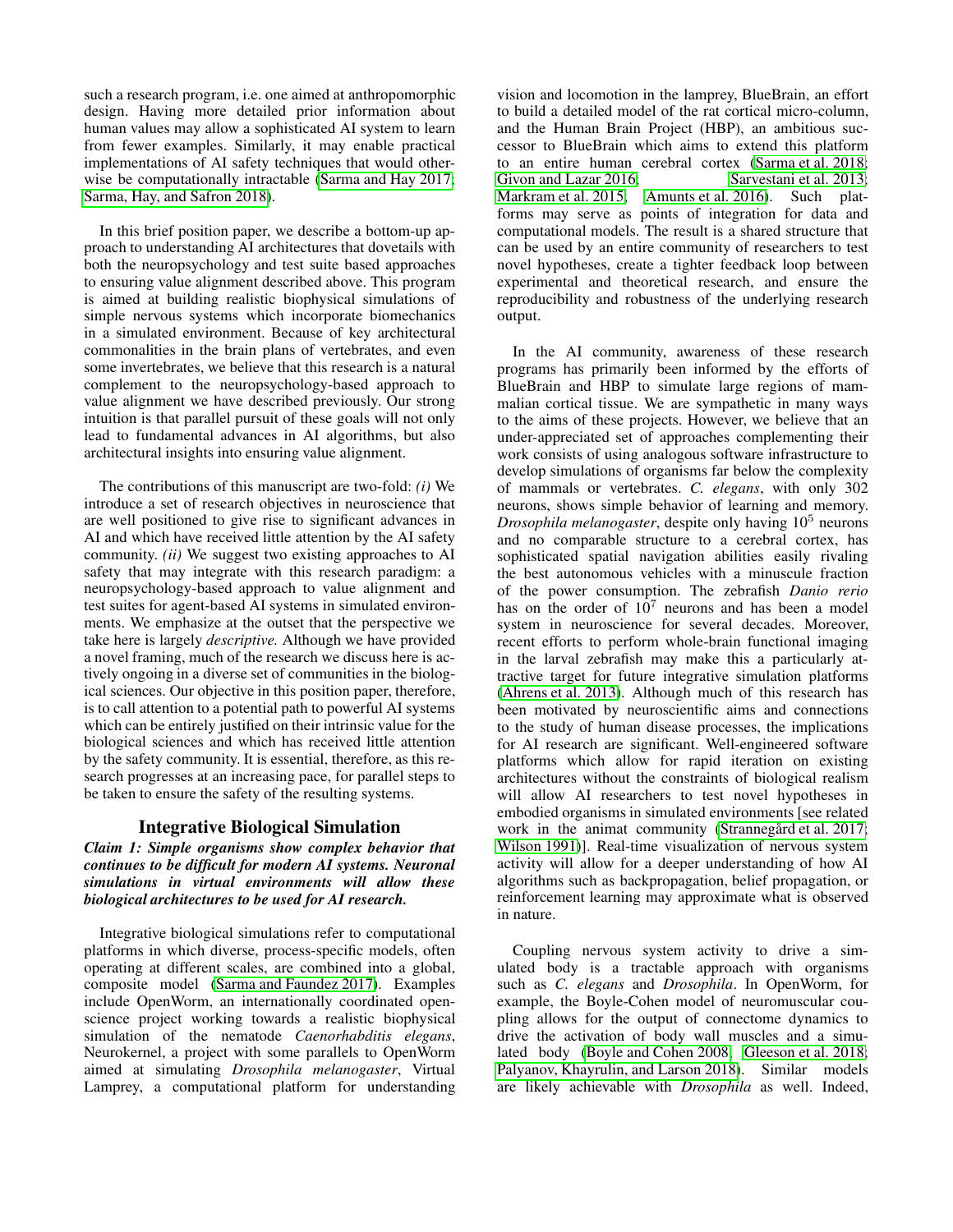the Neurorobotics Platform of HBP is working towards a general platform for interfacing realistic neural network simulations with robotic bodies [\(Falotico et al. 2017;](#page-4-19) [Oberts and Sanders 2016\)](#page-4-20). The incorporation of biomechanics into these simulations can be justified on biological grounds. For instance, understanding the effects of anti-psychotic or anti-epileptic medications in model organisms is simplified if researchers can observe changes in behavioral patterns, rather than having to interpret highdimensional data streams of neuronal activity. However, there are reasons to think that sensorimotor integration may be particularly valuable from a purely AI perspective.

As others have argued, despite the significant advances arising from the use of deep representations in neural networks, current AI systems continue to lack many of the qualities of fluid intelligence observed in human beings, particularly in the ability to learn concepts from a relatively small number of examples. One hypothesis is that, unlike modern deep learning systems, human concepts are grounded in rich sensorimotor experience. Despite significant work in transfer learning and domain adaptation, modern systems are largely restricted in their domain of application. The lack of behavior-based concept representation may be a limiting factor in current state-of-the-art systems [\(Hay et al. 2018;](#page-4-21) [Krichmar 2018;](#page-4-22) [Falotico et al. 2017\)](#page-4-19). Simulations of simple, embodied organisms with realistic virtual environments may provide platforms for AI research aimed at understanding the interplay between concept representation and embodiment. Moreover, used in a modular or hierarchical fashion, contemporary techniques such a deep learning may prove to be powerful components of future iterations of these platforms.

# Neuropsychology and Value Alignment

# *Claim 2: Value-alignment research may benefit from insights in neuropsychology and comparative neuroanatomy.*

We have argued previously for an approach to value alignment which grounds an understanding of human values in neuropsychology [\(Sarma and Hay 2017;](#page-4-1) [Sarma, Hay, and Safron 2018\)](#page-4-2). In this section, we reproduce the broad outlines of this framework before discussing how these parallel research tracks may come to intersect. Our approach is loosely based on research in affective neuroscience, which aims to categorize emotional universals in the mammalian class and correlate them with an underlying neurological substrate [\(Panksepp 1998\)](#page-4-23). We use a broad interpretation of the term neuropsychology to denote research aimed at correlating psychological behavior with underlying neural architecture; other related and possibly relevant fields of research include contemplative neuroscience, neuropsychoanalysis, biological anthropology, and comparative neuroanatomy, to name just a few.

It is possible that values and motivations are fundamentally grounded in emotions for human beings. If our emotional substrate is shared with other mammals, or even more broadly with other vertebrates and animals, it suggests that our value systems can be decomposed in ways that inform neuroscience-based AI architectures. For example, one possible (non-exclusive) decomposition of human values is the following:

- 1. Internal reward systems shared by all mammals: In the taxonomy of affective neuroscience, these include play, panic/grief, fear, rage, seeking, lust, and care. This may also include curiosity and the acquisition of skills.
- 2. Internal reward systems with human-specific elaborations: For example, uniquely human social behaviors such as family membership, group affiliation, story telling, and gift giving.
- 3. Products of human deliberation/cognition on our values: The many complex features of value systems produced by several millennia of human social and cultural evolution; likely mediated by cultural inheritance.

An alternate version which we have previously suggested is to view human values as consisting of *1) mammalian values 2) human cognition and 3) several millennia of human social and cultural evolution* [\(Sarma and Hay 2017\)](#page-4-1). Decompositions such as these might allow AI systems to begin with a more nuanced understanding of human values that is then refined over time through observation, hypothesis generation, and human interaction. For an agent that is actively interacting with the world during the learning process, a more informative prior may allow a system to learn from fewer examples, directly translating into a reduced risk of adverse outcomes. Likewise, consider that our values and culture are instilled in children by selective exposure to carefully chosen environments. A neuropsychological understanding of human values may allow us to make similarly strategic choices for AI systems in order to minimize the time required to achieve strong guarantees of value alignment (Evans, Stuhlmüller, and Goodman 2016; [Christiano et al. 2017\)](#page-4-25). Moreover, systems with humaninspired architectures may lead to natural avenues for addressing issues of transparency and intelligibility of AI decision making [\(Wortham, Theodorou, and Bryson 2017;](#page-5-0) [Wachter, Mittelstadt, and Floridi 2006\)](#page-4-26).

### Synthesis

### *Claim 3: Significant synergy may be achieved by coupling the two research programs described above.*

Thus far, we have discussed organisms which lie very far apart on the evolutionary tree. *C. elegans* and *Drosophila* possess only 10<sup>2</sup> - 10<sup>5</sup> neurons and the zebrafish *Danio rerio* roughly 10<sup>7</sup> neurons, whereas mammalian brains range from  $10^8$  neurons in the brown rat to  $10^{10}$  neurons in human neocortex. However, by the time we reach *Drosophila* we are already confronting a brain with many high-level architectural features which higher animals share, such as two lobes and distinct functional processing regions. Moreover, insects share many neurochemical motivational systems with vertebrates and even higher mammals [\(Panksepp 1998\)](#page-4-23). Proceeding up the evolutionary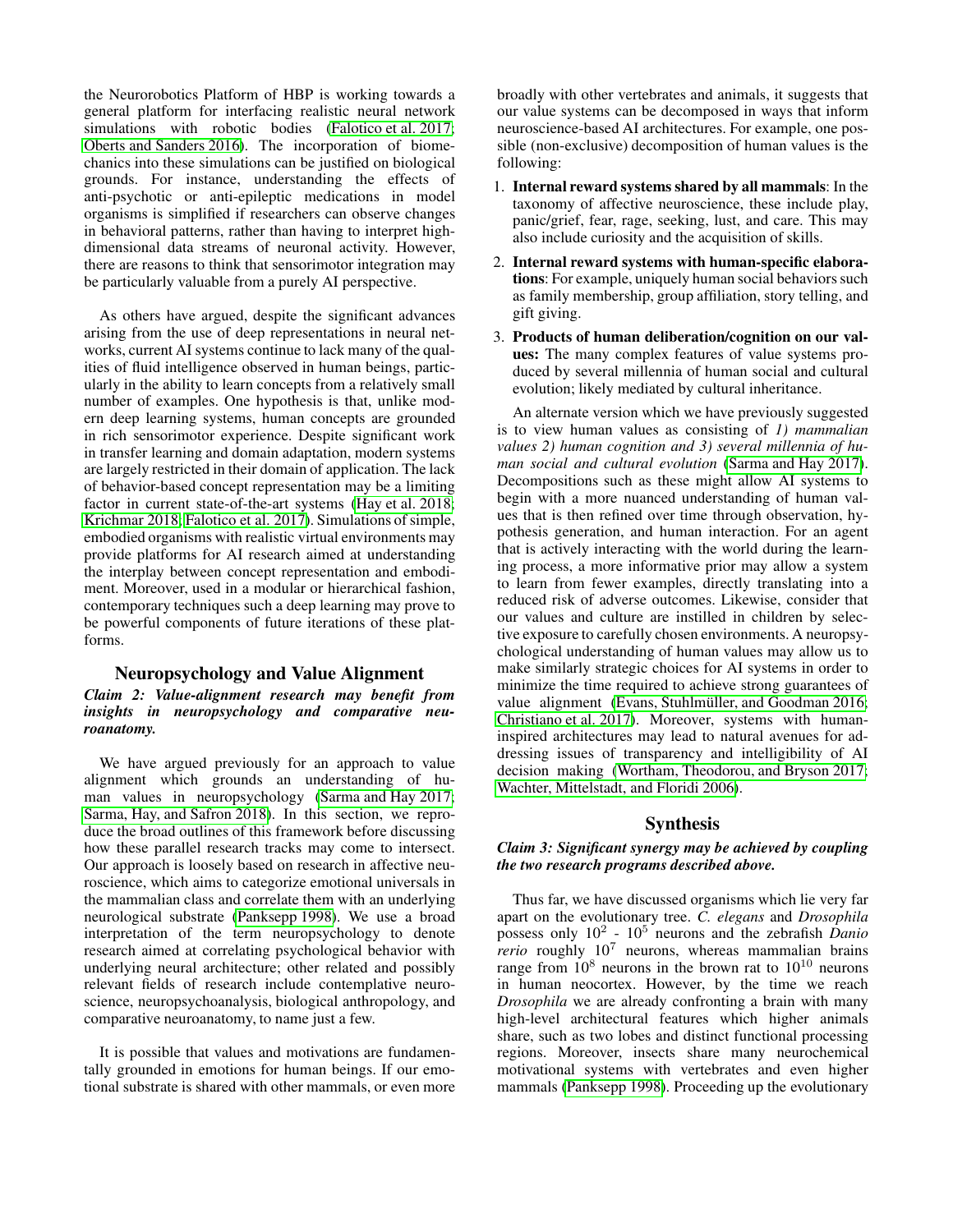tree a little further, sophisticated brain centers involved in motor coordination, such as the basal ganglia, are known to be conserved across vertebrates (including zebrafish), and may have homologous structures in arthropods [\(Grillner and Robertson 2016\)](#page-4-27). In other words, viewed as platforms for research into value-aligned AI systems, there may be clues even from invertebrates and simple vertebrates for how the insights from top-down, neuropsychology-based approaches may be used to design AI systems that possess far greater levels of transparency, intelligibility, and goal structure stability than we see in nature or in our current AI technologies. We believe that a healthy level of interaction between the otherwise disparate communities pursuing these lines of research is the most fruitful way to uncover such clues and to establish clear research directions which lie at the intersection of the two approaches. Moreover, BlueBrain/HBP are already tackling the substantially more difficult challenge of simulating mammalian brains. The success of these projects will only complement insights that arise from approaches oriented towards simulation of simple organisms.

Another point of intersection between integrative biological simulation and current research in AI safety is to extend the concept of test suites for RL agents to the virtual environments of simulated organisms [\(Leike et al. 2017\)](#page-4-7). As we discussed above, test suites have emerged in the AI safety community as a way to operationalize value alignment into practical, albeit long-term, development strategies for AI systems. By decomposing value alignment into specific subproblems, simulated environments can be created to assess the degree to which artificial agents solve specific tasks while adhering to global safety constraints. Problems such as safe interruptibility, avoiding negative side effects, reward gaming, distributional shift, and others should be adaptable to virtual biological organisms. For example, to what degree do we see variation in susceptibility to reward hacking (i.e. addictive behaviors) in the animal kingdom? Lifting biological constraints, can we augment simulated architectures with modules to reduce the risk of such behavior?

# Discussion and Future Directions

We reiterate that the perspective taken here is largely a descriptive one, as many of the topics we have discussed are actively being pursued by researchers in the biological and psychological sciences. The novel contribution of this manuscript is to frame this research in the context of AI safety. Therefore, in arguing that these two research agendas be "coupled," our intent is to promote community interaction and not necessarily dual-pronged approaches within individual research groups. Given the relative infancy of these ideas, we suspect that much discussion will be necessary before identifying concrete points of overlap.

For the integrative simulation projects, we encourage interested researchers to consult the publications of the respective research groups to find concrete points of entry. For those attracted to expanding the repertoire of simple organisms that have such platforms, there are many commonalities in the necessary software infrastructure, with tools such as NEURON for simulating Hodgkin-Huxley type models, BluePyOpt for extracting kinetic parameters for experimental data, and NetPyNE/Bionet for specifying network models [\(Hines and Carnevale 1997;](#page-4-28) [Van Geit et al. 2016;](#page-4-29) [Gratiy et al. 2018\)](#page-4-30). Aside from the connectome, an area where there are relevant differences between these organisms is in the gene expression of ion channels. Efforts such as ChannelPedia, NeuroMLDB, ModelDB, and Open Source Brain, all share the goal of enabling storage and re-use of neuroscience data and models [\(Ranjan et al. 2011;](#page-4-31) [Gleeson et al. 2012\)](#page-4-32). Expanding the scope of these resources to include ion channel data and models for a variety of species would be a key enabler of this research agenda. We suspect that there is literature on comparative neuroanatomy that will give us insights into promising directions to pursue on the lower part of the evolutionary tree.

With regards to the top-down approach to valuealignment, as we emphasized in our previous manuscript, a key obstacle is the widespread concern of reproducibility issues in the biological and psychological literature [\(Sarma, Hay, and Safron 2018;](#page-4-2) [Sarma 2017\)](#page-4-33). Therefore, we are of the conviction that the most immediate next step is to create a community-driven replication effort aimed at developing a more robust body of knowledge with which to base future research. To that end, we have created a project using the Open Science Framework where we are currently collecting suggestions for candidate studies which would be of high value to either directly replicate or validate through some other means.[1](#page-3-1) We are particularly interested in using iterated expert elicitation methods such as RAND Corporation's Delphi protocol to encourage consensus building among researchers [\(Brown 1968\)](#page-4-34).

Finally, regarding the development of test suites for simulated organisms, we have no illusions as to the difficulty of the challenge. Understanding how to translate the highly simplified models of current AI safety frameworks to the complex neural networks of real organisms in realistic physical environments will be a substantial undertaking. However, we believe that such a synthesis is both necessary and desirable, as it may provide insight into hybrid approaches which take advantage of both modern AI and simulated biology to build sophisticated value-aligned systems.

# Acknowledgments

We would like to thank Owain Evans, Tom Everitt, and several anonymous reviewers for insightful discussions and feedback on the manuscript.

# References

<span id="page-3-0"></span>[Ahrens et al. 2013] Ahrens, M. B.; Orger, M. B.; Robson, D. N.; et al. 2013. Whole-brain functional imaging at cellu-

<span id="page-3-1"></span><sup>1</sup><https://tinyurl.com/AI-reproducibility>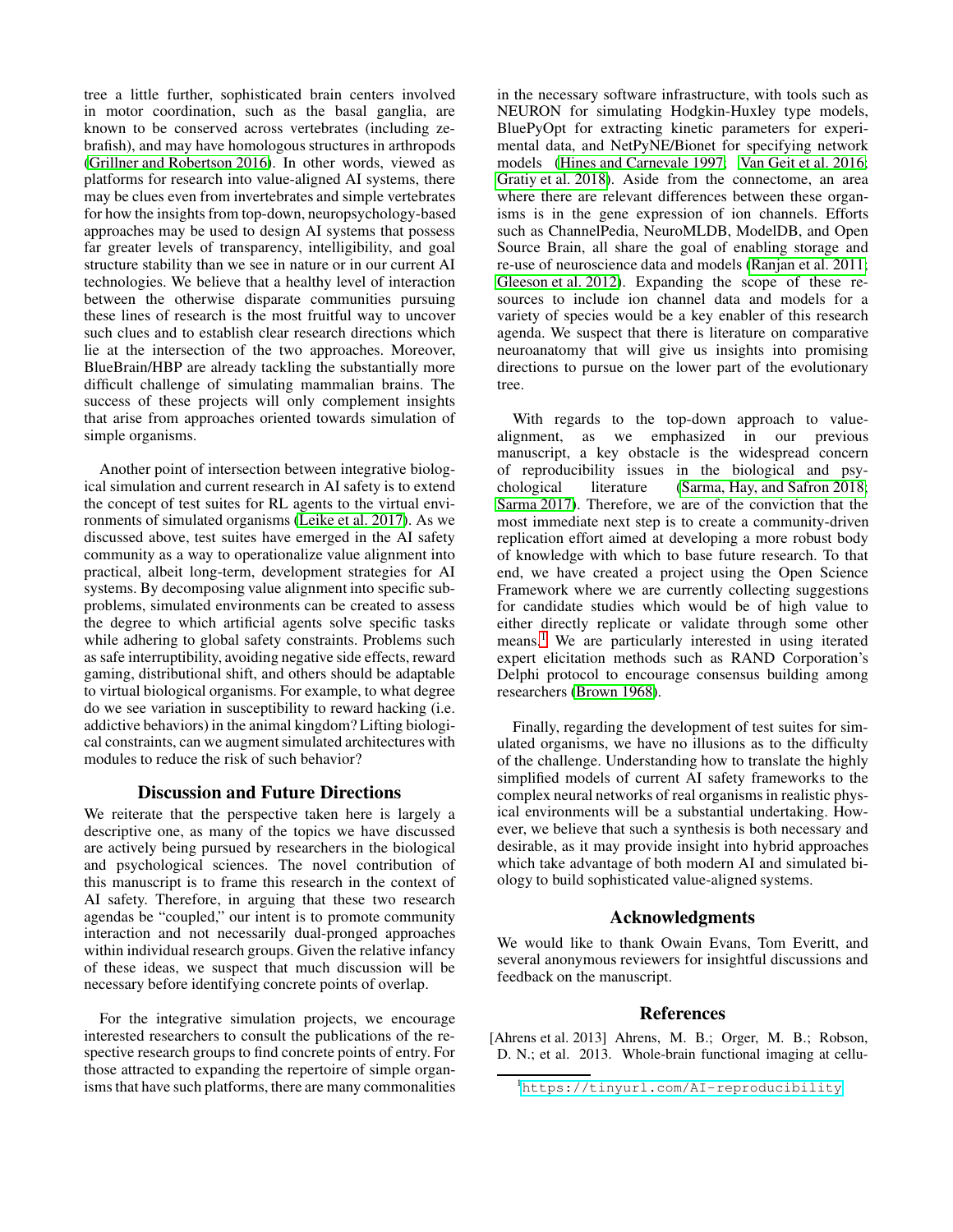lar resolution using light-sheet microscopy. *Nature Methods* 10(5):413.

- <span id="page-4-5"></span>[Amodei et al. 2016] Amodei, D.; Olah, C.; Steinhardt, J.; Christiano, P.; Schulman, J.; and Mané, D. 2016. Concrete Problems in AI Safety. *ArXiv e-prints*.
- <span id="page-4-13"></span>[Amunts et al. 2016] Amunts, K.; Ebell, C.; Muller, J.; et al. 2016. The Human Brain Project: Creating a European Research Infrastructure to Decode the Human Brain. *Neuron* 92(3):574– 581.
- <span id="page-4-0"></span>[Bostrom 2014] Bostrom, N. 2014. *Superintelligence: Paths, Dangers, Strategies*. Oxford University Press.
- <span id="page-4-16"></span>[Bovle and Cohen 2008] Boyle, J. H., and Cohen, N. 2008. Caenorhabditis elegans body wall muscles are simple actuators. *Biosystems* 94(1-2):170–181.
- <span id="page-4-34"></span>[Brown 1968] Brown, B. B. 1968. Delphi process: A methodology used for the elicitation of opinions of experts. Technical report, Rand Corp Santa Monica CA.
- <span id="page-4-25"></span>[Christiano et al. 2017] Christiano, P. F.; Leike, J.; Brown, T.; Martic, M.; Legg, S.; and Amodei, D. 2017. Deep reinforcement learning from human preferences. In *NIPS*, 4299–4307.
- <span id="page-4-24"></span>[Evans, Stuhlmüller, and Goodman 2016] Evans,  $O$ .; Stuhlmüller, A.; and Goodman, N. D. 2016. Learning the preferences of ignorant, inconsistent agents. In *AAAI*, 323–329.
- <span id="page-4-19"></span>[Falotico et al. 2017] Falotico, E.; Vannucci, L.; Ambrosano, A.; et al. 2017. Connecting Artificial Brains to Robots in a Comprehensive Simulation Framework: The Neurorobotics Platform. *Frontiers in Neurorobotics* 11:2.
- <span id="page-4-10"></span>[Givon and Lazar 2016] Givon, L. E., and Lazar, A. A. 2016. Neurokernel: an open source platform for emulating the fruit fly brain. *PLOS ONE* 11(1):e0146581.
- <span id="page-4-32"></span>[Gleeson et al. 2012] Gleeson, P.; Piasini, E.; Crook, S.; et al. 2012. The Open Source Brain Initiative: Enabling Collaborative Modelling in Computational Neuroscience. *BMC Neuroscience* 13(1):O7.
- <span id="page-4-17"></span>[Gleeson et al. 2018] Gleeson, P.; Lung, D.; Grosu, R.; et al. 2018. c302: A multiscale framework for modelling the nervous system of Caenorhabditis elegans. *Phil. Trans. R. Soc. B* 373(1758):20170379.
- <span id="page-4-30"></span>[Gratiy et al. 2018] Gratiy, S. L.; Billeh, Y. N.; Dai, K.; et al. 2018. BioNet: A Python interface to NEURON for modeling large-scale networks. *PLOS ONE* 13(8):e0201630.
- <span id="page-4-27"></span>[Grillner and Robertson 2016] Grillner, S., and Robertson, B. 2016. The Basal Ganglia over 500 Million Years. *Current Biology* 26(20):R1088–R1100.
- <span id="page-4-21"></span>[Hay et al. 2018] Hay, N.; Stark, M.; Schlegel, A.; et al. 2018. Behavior is Everything–Towards Representing Concepts with Sensorimotor Contingencies. In *AAAI*.
- <span id="page-4-28"></span>[Hines and Carnevale 1997] Hines, M. L., and Carnevale, N. T. 1997. The NEURON Simulation Environment. *Neural Computation* 9(6):1179–1209.
- <span id="page-4-22"></span>[Krichmar 2018] Krichmar, J. L. 2018. Neurorobotics—A Thriving Community and a Promising Pathway Toward Intelligent Cognitive Robots. *Front. Neurorobot.* 12.
- <span id="page-4-7"></span>[Leike et al. 2017] Leike, J.; Martic, M.; Krakovna, V.; et al. 2017. AI Safety Gridworlds. *arXiv preprint arXiv:1711.09883*.
- <span id="page-4-12"></span>[Markram et al. 2015] Markram, H.; Muller, E.; Ramaswamy, S.; et al. 2015. Reconstruction and Simulation of Neocortical Microcircuitry. *Cell* 163(2):456–492.
- <span id="page-4-20"></span>[Oberts and Sanders 2016] Oberts, J., and Sanders, S. 2016. Brain-inspired intelligent robotics: The intersection of robotics and neuroscience. *Science/AAAS* 1–50.
- <span id="page-4-18"></span>[Palyanov, Khayrulin, and Larson 2018] Palyanov, A.; Khayrulin, S.; and Larson, S. D. 2018. Three-dimensional simulation of the Caenorhabditis elegans body and muscle cells in liquid and gel environments for behavioural analysis. *Phil. Trans. R. Soc. B* 373(1758):20170376.
- <span id="page-4-23"></span>[Panksepp 1998] Panksepp, J. 1998. *Affective Neuroscience: The Foundations of Human and Animal Emotions*. Oxford University Press.
- <span id="page-4-31"></span>[Ranjan et al. 2011] Ranjan, R.; Khazen, G.; Gambazzi, L.; et al. 2011. Channelpedia: an integrative and interactive database for ion channels. *Front. Neuroinform.* 5:36.
- <span id="page-4-4"></span>[Russell 2016] Russell, S. 2016. Should We Fear Supersmart Robots? *Scientific American* 314(6):58–59.
- <span id="page-4-8"></span>[Sarma and Faundez 2017] Sarma, G. P., and Faundez, V. 2017. Integrative biological simulation praxis: Considerations from physics, philosophy, and data/model curation practices. *Cellular Logistics* 7(4):e1392400.
- <span id="page-4-1"></span>[Sarma and Hay 2017] Sarma, G. P., and Hay, N. J. 2017. Mammalian Value Systems. *Informatica* 41(4).
- <span id="page-4-9"></span>[Sarma et al. 2018] Sarma, G. P.; Lee, C. W.; Portegys, T.; et al. 2018. OpenWorm: Overview and recent advances in integrative biological simulation of Caenorhabditis elegans. *Phil. Trans. R. Soc. B* 373(1758):20170382.
- <span id="page-4-2"></span>[Sarma, Hay, and Safron 2018] Sarma, G. P.; Hay, N. J.; and Safron, A. 2018. AI Safety and Reproducibility: Establishing Robust Foundations for the Neuropsychology of Human Values. In *International Conference on Computer Safety, Reliability, and Security*, 507–512. Springer.
- <span id="page-4-33"></span>[Sarma 2017] Sarma, G. P. 2017. Doing Things Twice (Or Differently): Strategies to Identify Studies for Targeted Validation. *arXiv preprint arXiv:1703.01601*.
- <span id="page-4-11"></span>[Sarvestani et al. 2013] Sarvestani, I.; Kozlov, A.; Harischandra, N.; et al. 2013. A computational model of visually guided locomotion in lamprey. *Biological Cybernetics* 107(5):497–512.
- <span id="page-4-6"></span>[Shanahan 2006] Shanahan, M. 2006. The Frame Problem. *Encyclopedia of Cognitive Science*.
- <span id="page-4-3"></span>[Sotala 2016] Sotala, K. 2016. Defining Human Values for Value Learners. In *AAAI Workshop: AI, Ethics, and Society*.
- <span id="page-4-14"></span>[Strannegård et al. 2017] Strannegård, C.; Svangård, N.; Lindström, D.; Bach, J.; and Steunebrink, B. 2017. The Animat Path to Artificial General Intelligence. In *Proceedings of IJCAI-17 Workshop on Architectures for Generality & Autonomy*.
- <span id="page-4-29"></span>[Van Geit et al. 2016] Van Geit, W.; Gevaert, M.; Chindemi, G.; et al. 2016. BluePyOpt: Leveraging Open Source Software and Cloud Infrastructure to Optimise Model Parameters in Neuroscience. *Front. Neuroinform.* 10:17.
- <span id="page-4-26"></span>[Wachter, Mittelstadt, and Floridi 2006] Wachter, S.; Mittelstadt, B.; and Floridi, L. 2006. Transparent, Explainable, and Accountable AI for Robotics. *Science Robotics* 2.
- <span id="page-4-15"></span>[Wilson 1991] Wilson, S. 1991. The Animat Path to AI.